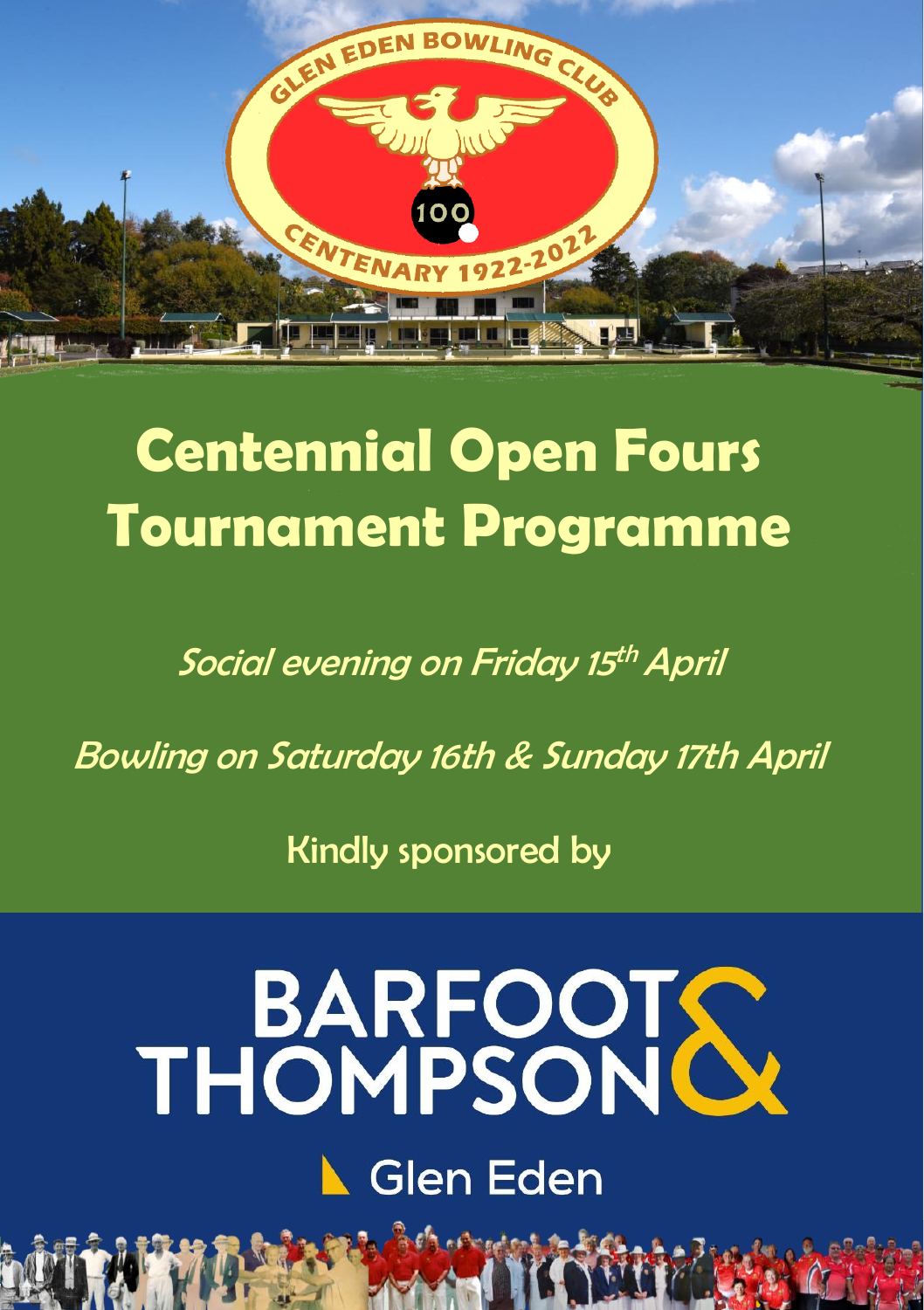# **Lawn Bowls Calcutta Night**

Friday 15 April 2022 - 7.00 pm start

### Back your favourite team to win the GEBC Centennial Easter tournament (16 & 17 April 2022) and take home the cash!

Can you pick the winner?



### Mike's Bistro will be open from 6 pm to 8 pm so dinner is sorted!

For more details contact Jeff Tough 021 0719736

or

Graeme Storie 021 796242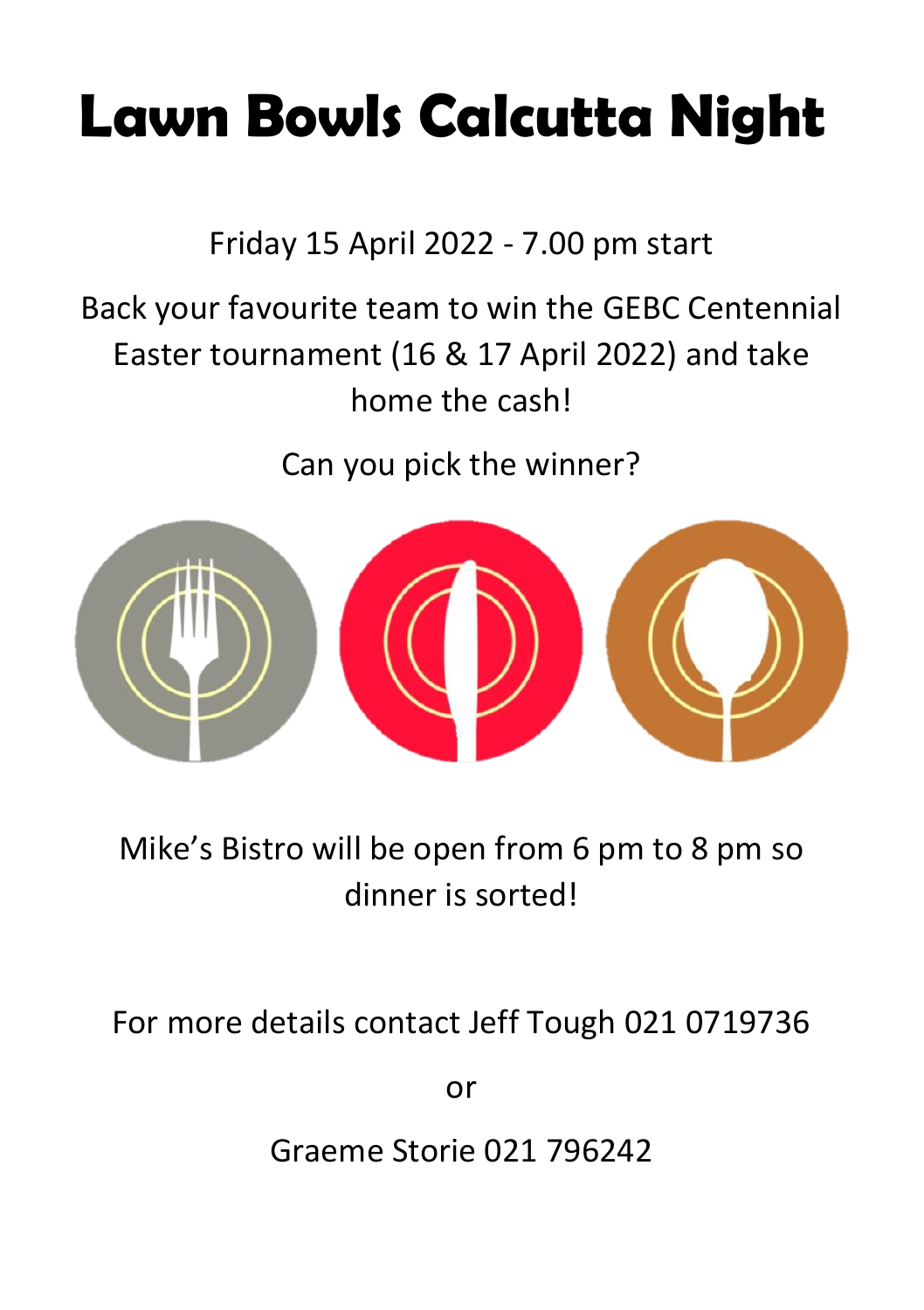## **Tournament play**

#### Saturday 16th April 2022

8:15am - 9:00am:- Tea/Coffee/Biscuits 8:30am:- Draw for greens 9:00am - 10:45am:- **Fours** 10:45am - 11:00am:- Morning Tea 11:00 - 12:45am:- **Pairs A 12:00pm:- Lunch - Pairs B** 12:45pm - 2:30pm:- **Pairs B 1:30pm:- Lunch - Pairs A** 2:30pm - 2:45pm:- Afternoon Break 2:45pm - 4:30pm:- **Fours**

#### Sunday 17th April 2022

9:00am - 10:45am:- **Fours** 10:45am - 11:00am:- Morning Tea 11:00am - 12:45pm:- **Fours** 12:45pm - 1:30pm:- Lunch 1:30pm - 3:15pm:- **Fours**

Followed by Prize Giving.